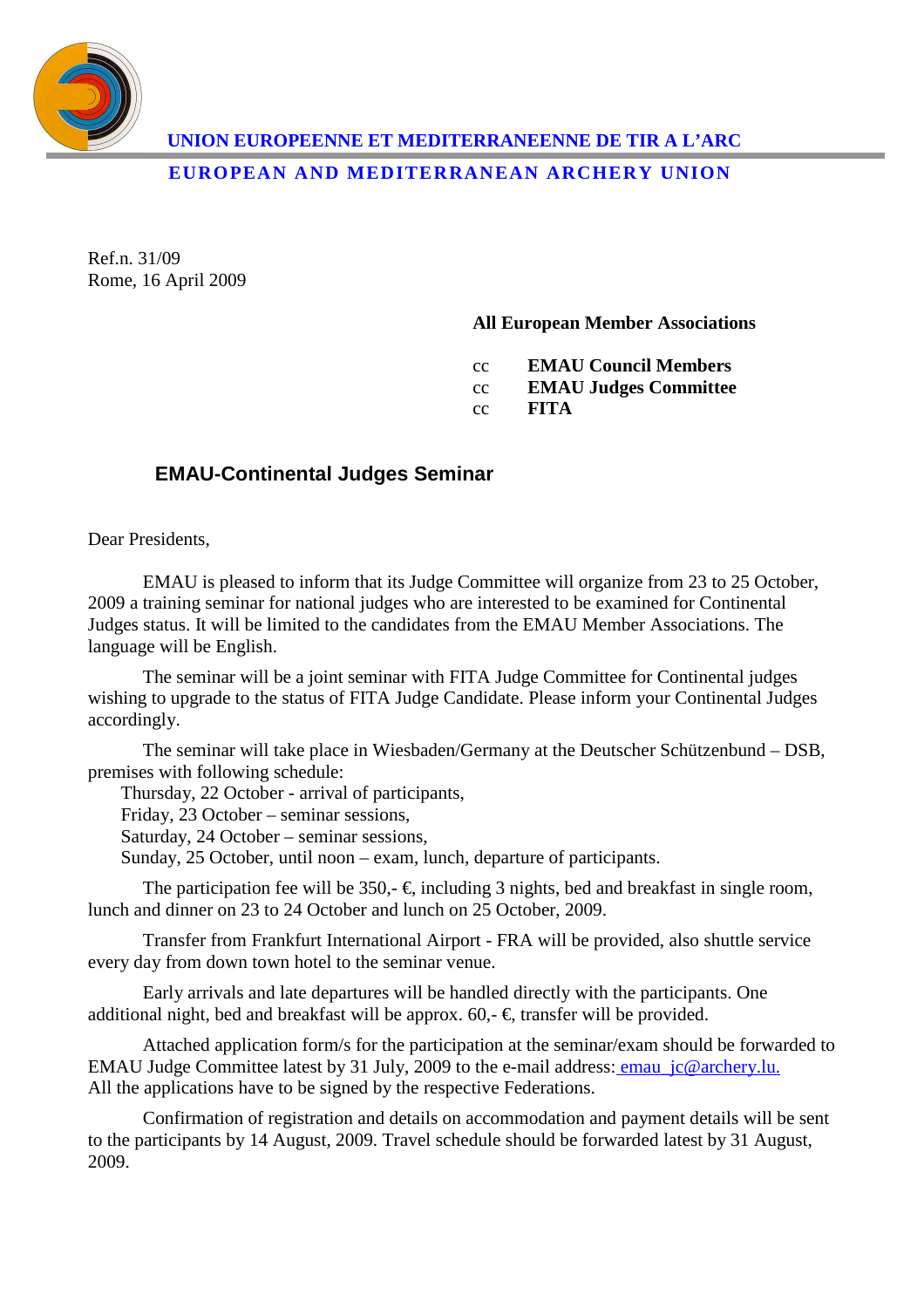

 **UNION EUROPEENNE ET MEDITERRANEENNE DE TIR A L'ARC EUROPEAN AND MEDITERRANEAN ARCHERY UNION** 

Subject to the premises capacity, sit-ins may be accepted. Please contact the DSB for application and further details.

Contact points within Deutscher Schützenbund: Mrs. Ute Fieseler, tel. +49 611 46807 0, fax +49 611 46807 49 and Klaus Lindau, tel. +49 172 393 0129, fax +49 611 46807 49

Candidates will be individually informed about the latest information and documentation they should bring to the seminar.

We hope that this Seminar will have a good acceptance and interest from the EMAU Federations.

We remain at your disposal for any further information and send you best regards.

monvellon de de

 Marinella Pisciotti Secretary General